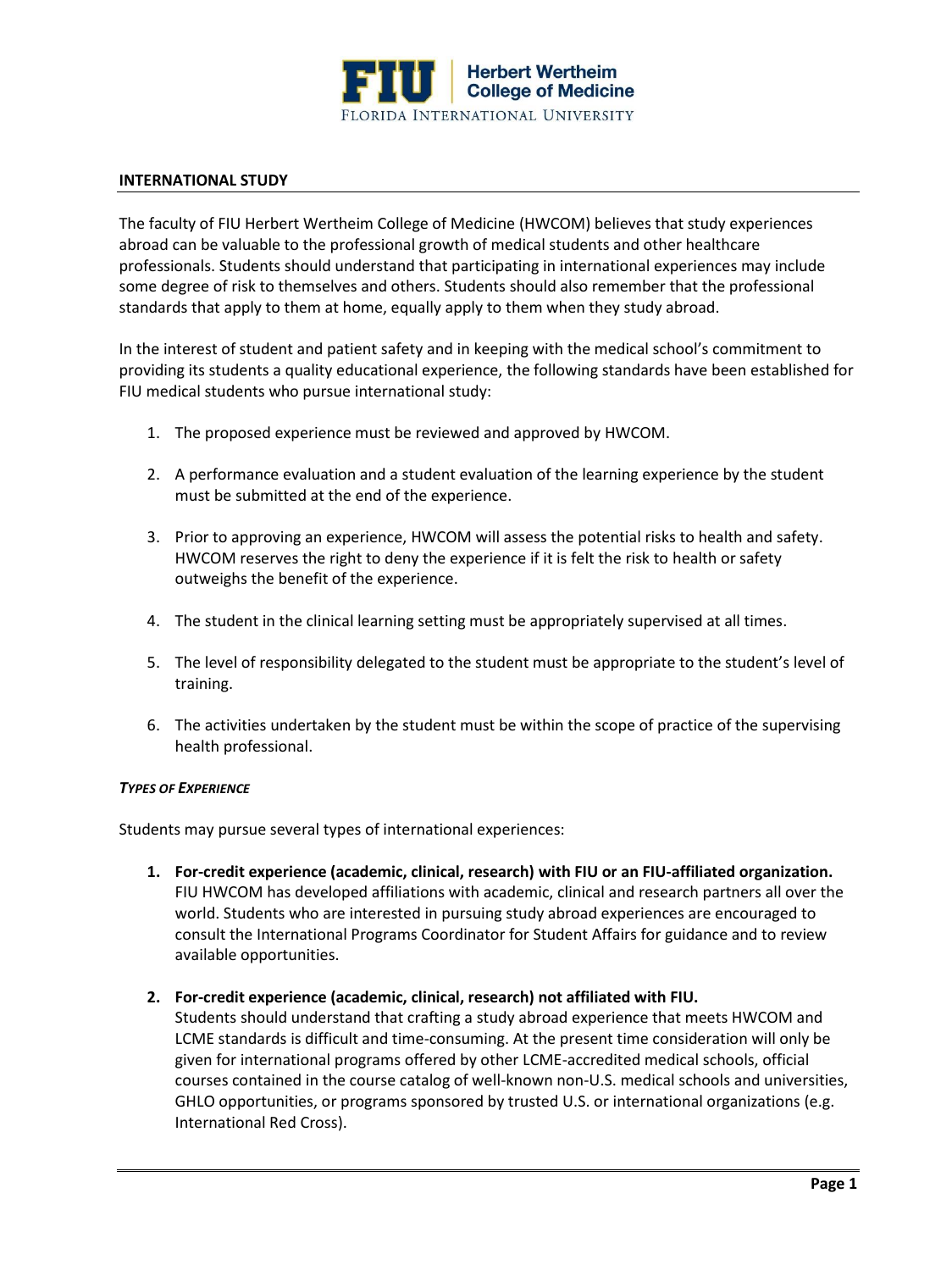## **3. Non-credit experience (academic, clinical, research, medical mission, etc.)**

- a. Sponsored by FIU or an FIU-affiliated organization. Students are encouraged to participate in non-credit opportunities developed by FIU or its affiliate partners.
- b. Sponsored by a non-FIU affiliated organization. Requests to participate in programs sponsored by non-FIU organizations will be carefully vetted by the Office of Student Affairs and others as deemed appropriate. Approval to participate in such experiences is not guaranteed. Preference is given for programs sponsored by other LCME-accredited medical schools, well-known non-U.S. medical schools and universities, or trusted U.S. or international organizations.

### *APPROVAL PROCESS*

All actively enrolled HWCOM medical students planning experiences abroad (including for-credit and noncredit clinical, academic, and research experiences, as well as medical mission trips) must notify the Office of Student Affairs and comply with the following approval process.

# **1. Application**

Complete the FIU HWCOM International Study Application Form and submit it to the International Programs Coordinator for Student Affairs. The form must be completed in its entirety and include the following information:

- a. Inclusive dates of experience.
- b. Name and contact information of the host agency or institution.
- c. Name(s) of the individual(s) who will be supervising the student.
- d. Description of the responsibilities to be assumed by the student during the experience.
- e. Emergency contact information.
- f. **For-credit experiences only:** Name of the individual who will be submitting an HWCOM Grade and Evaluation Form, including a grade of Pass or Fail and a narrative evaluation of the student's performance.
- g. Please note that the application must be submitted a minimum of 3-6 months in advance for non-credit experience and 9-12 months in advance for-credit experience. Reach out to the Office of Student Affairs, Office of Academic Affairs, and/or Office of Medical Education for further guidelines regarding time restrictions and timelines.

### **2. Supportive Documents**

The following supportive documents must be submitted to the Office of Student Affairs with the application:

- a. Letter from the host institution or agency stating a formal commitment to supervise and be responsible for the student while in the region.
	- i. The letter must be written on the official stationary of the host institution or agency and signed by an official institutional representative. It may be submitted to the Office of Student Affairs by mail, fax or e-mail. The letter must include the following information:
		- 1. Student's name
		- 2. Title of experience / clerkship
		- 3. Name of host institution / agency
		- 4. Location(s) of the experience (address, city, state, country)
		- 5. Inclusive dates of experience (start and end dates)
		- 6. Name of supervisor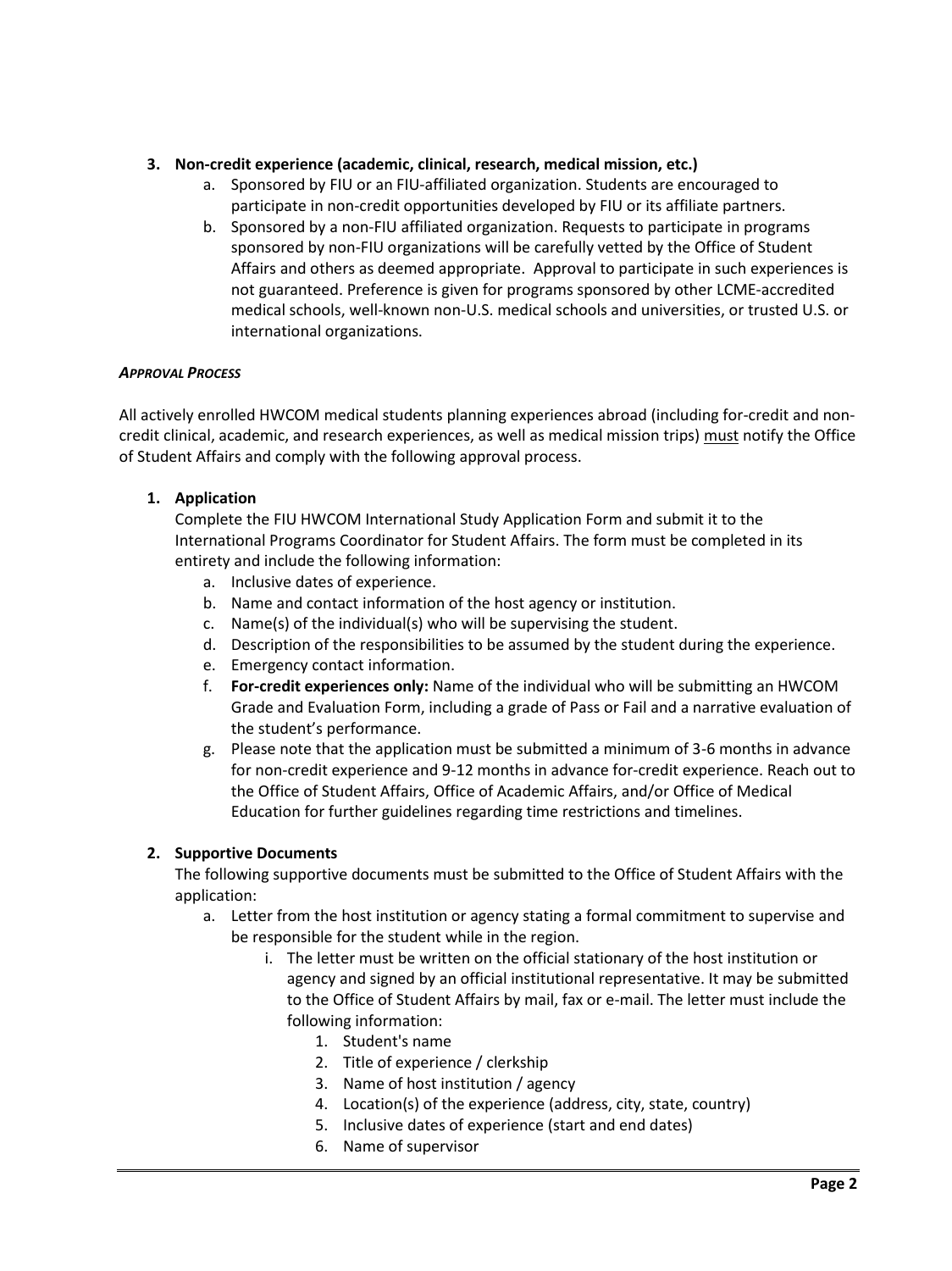- 7. Affirmation of the following:
	- a. The institution agrees to be responsible for the student during the course of his/her clinical training
	- b. The student's clinical activities will be appropriately supervised at all times.
	- c. The level of responsibility delegated to the student will be appropriate for a fourth year medical student.
	- d. The activities undertaken by the student will be within the scope of practice of those supervising his training.
	- e. At the conclusion of the experience the institution agrees to submit a completed and signed FIU evaluation form of the student's performance, including a grade of pass or fail.
- b. Documentation of recognized health and political hazards in the foreign country from the following information sources:
	- i. U.S. State Department <http://travel.state.gov/>
	- ii. Centers for Disease Control <http://www.cdc.gov/travel/index.htm>
	- iii. World Health Organization <http://www.who.int/ith/en/index.html>

### **3. Preliminary Review**

The application and supportive documents will be reviewed by the International Programs Coordinator for Student Affairs and others (as deemed appropriate) to ensure that the experience complies with standards established by HWCOM and the LCME (benefit of experience outweighs risk to health and safety, appropriate supervision, appropriate level of responsibility delegated to the student, and activities within the scope of practice of the supervising health professional). Students will be notified in writing if their application meets preliminary approval or if it is rejected.

### **4. For-Credit Experiences**

If credit is sought, the application will be reviewed by the Associate Dean for Clinical Medical Education, the Director for Research and/or their designees. Students will be informed in writing if the experience meets criteria to be awarded credits.

## **5. If preliminary approval is granted, the student must submit additional documents to the Office of Student Affairs and register with the FIU Study Abroad Office.**

- a. Submit the following to the Office of Student Affairs:
	- i. Proof of immunizations consistent with CDC recommendations for a healthcare worker traveling to the area of study.
	- ii. A signed *Release and Assumption of Risk Agreement.* If student is a minor, his/her legal guardian must sign the *Release.*
	- iii. Description of cultural preparation activity. Preferably this should be provided by the host institution or agency. Students can also consult with the Office of Academic Affairs, the Office of International Student Programs, and/or the FIU Study Abroad Office for such opportunities. This requirement may be waived by the Associate Dean for Student Affairs if deemed appropriate.
- b. Submit the following to the FIU Study Abroad Office:
	- i. Online application at: https://abroad.fiu.edu/index.cfm?FuseAction=Programs.ViewProgram&Program\_ ID=10123
	- ii. Copy of passport